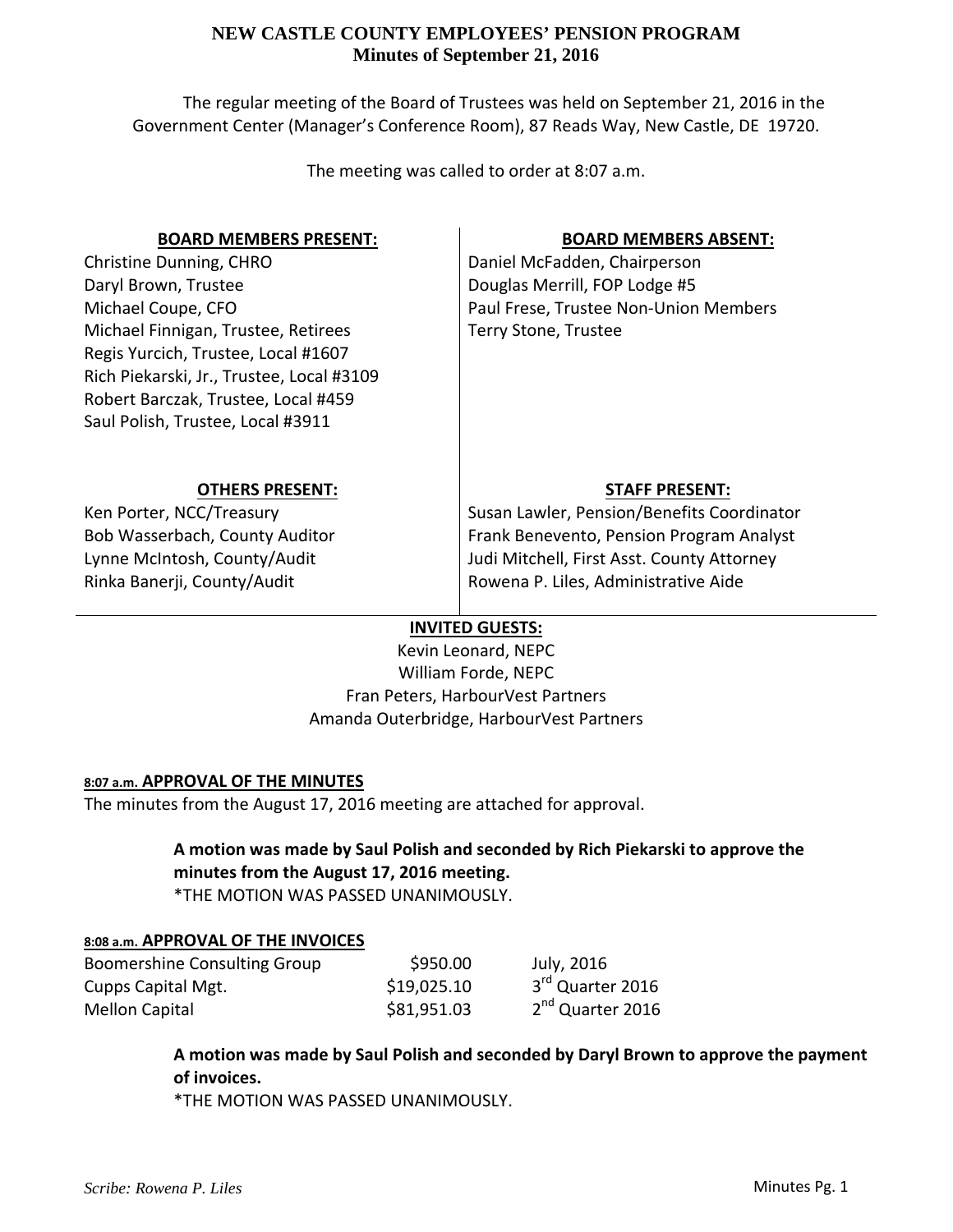### **8:08 a.m. COORDINATOR'S REPORT by Susan Lawler**

 **Gross Payroll and Employer Contributions for the month of August 31, 2016 ‐** *Rowena sent this out to the trustees electronically.*

#### **8:08 a.m. APPROVAL OF THE APPLICATIONS FOR BENEFITS**

| <b>Service Retirements</b> |            |            |        |
|----------------------------|------------|------------|--------|
| Holly M. Shinn             | \$1,498.35 | 09/01/2016 | RetGen |
| Karen Messner              | \$4,617.59 | 09/03/2016 | RetPol |
| Christine A. Caruso        | \$5,055.05 | 09/06/2016 | RetPol |
| Connie E. Roberts          | \$1,475.75 | 09/06/2016 | RetGen |
| Kenneth R. Bieri           | \$6,518.03 | 10/04/2016 | RetGen |
| Gail M. Dierolf            | \$240.00   | 09/06/2016 | SCGPen |

#### **8:09 a.m. APPROVAL OF THE BENEFIT RECALCULATION**

| <b>Name</b>   | <b>Revised Monthly Benefit</b> | <b>Difference</b> | <b>Effective</b> |
|---------------|--------------------------------|-------------------|------------------|
| Daniel Conner | \$3,965.18                     | \$3.89            | July 9, 2016     |

#### **8:09 a.m. APPROVAL OF THE LUMP SUM BENEFITS**

| James Prorock (Stella Prorock)            | \$2,230.87 | RetGen       |
|-------------------------------------------|------------|--------------|
| Paula Croson (Michael Croson)             | \$3,600.00 | SCGPen       |
| Lori Mangini (Carmen Mangini)             | \$1,050.01 | RetGen       |
| Paul Mangini (Carmen Mangini)             | \$1,050.01 | RetGen       |
| Katherine Quantance (James Roberts)       | \$9,173.87 | RetGen       |
| Delores Higgins (Delores Lawrie)          | \$1645.85  | RetGen       |
| 8:09 a.m. APPROVAL OF THE REFUND BENEFITS |            |              |
| James E. Vorous, Jr.                      | \$71.96    | CPGen        |
| Anthony Federici                          | \$3,697.05 | <b>CPEMS</b> |

**A motion was made by Saul Polish and seconded by Daryl Brown to approve the service retirements, lump sum benefits, refunds and benefit recalculation.**

\*THE MOTION WAS PASSED UNANIMOUSLY.

#### **8:09 a.m. OLD BUSINESS**

 Update (Judi Mitchell) – *There is no update because I haven't heard from them. I will reach out to them and will report back to the Board next month.* 

Susan - Just as a note of interjection on Boomershine, we had chosen to re-employ him and the new contract is required. We are still going back and forth finishing the details on that. Judy is working real *hard, as is Frank. As soon as we know something, we will get that moving.*

 Update (Susan Lawler) – Pension Section staffing – *On the Pension Section staffing again I have to* ask that that be tabled. We haven't been able to pull the information together in a format that I *feel will clearly indicate what our needs are. (Tabled until next month).*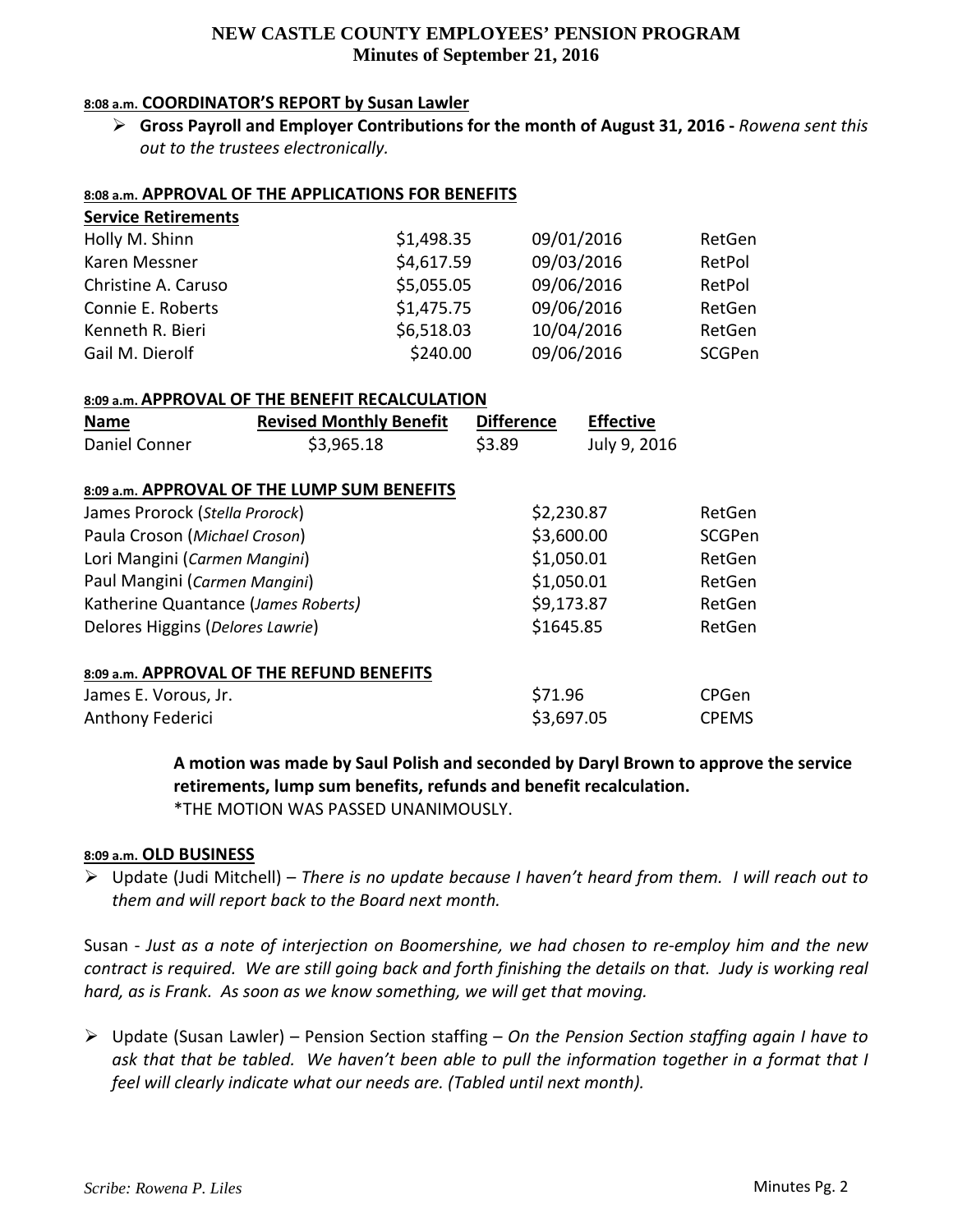## **OLD BUSINESS (Cont'd)**

Christine – *I just want to interject on Boomershine. I had sent him an email because I had some* concerns about the invoices that we receive. In particular more details, as far as, the number of hours, *what kind of staff work because I want to make sure the Trust wasn't being double charged for* anything and we are watching our responsibility for the finances. He did respond back saying he would *provide more information on the invoices.*

- Update (Frank Benevento) ‐ Commission recap program *We agreed at the last meeting we terminated our commission recapture program with State Street effective September 8th*. *We began our commission recapture program with Northern Trust on the same day. Now we have all of our soft dollars within the same unit at Northern Trust with our commission recapture and securities lending. I will keep you up to date once we begin receiving statements.*
- Discussion and vote on changing 2017 meeting schedule ‐ (Susan Lawler) *Rowena published the* 2017 meeting calendar. We had a brief discussion at the last meeting as to whether or not we wanted to not have a meeting in August. Obviously, August is a tough time for getting a quorum. It's not uncommon for boards to take a month off. We could leave it on the schedule and discuss it *later or we could take a vote and only have 11 meetings next year. It would take some manipulation on the part of the Pension Staff to make sure nobody's benefits would be delayed and* all the invoices were paid, in a timely manner, but it is out there and I didn't know if the Board *wanted to consider it at this point or wait until later in the year.*

Christine - We have a couple of members absent. I think we should say something to them to see how *they feel.*

Mike F. – *This item will be tabled until next month.*

- $\triangleright$  Update (Kevin Leonard) Adoption of new targets to Fixed Income Portfolio .
- Update (Kevin Leonard) Blackrock Strategic Income Group allocation *There is no update on the Blackrock Fixed Income Portfolio*. *You adopted a new target allocation, at the last meeting, to* restructure your Fixed Income Portfolio and so you did that. You obviously voted to hire Blackrock. We are ready to fund that and we had talked to you about the main purpose behind this Blackrock Unconstrained Portfolio is to be part of your portfolio that we think will help protect it in a rising rate environment. We have been concerned in a rising rate environment and what that can do to a *portfolio.*

#### **9:10 a.m. NEW BUSINESS**

- $\triangleright$  Private Market Report as of March 31, 2016 review and discussion.
- $\triangleright$  Review the Preliminary Investment Performance "Flash" report for the period ending August 31, 2016 – (Kevin Leonard, NEPC).
	- Termination of Cupps Capital Mgt. and assets transferred to Peregrine
	- **Pacing Plan review next month**
	- **Asset Liability Study in November, 2016**
	- **Discussion on fund mixes in the portfolio in January/February, 2017**
- $\triangleright$  Investment Manager Presentation with HarbourVest Partners by Fran Peters and Amanda Outerbridge.